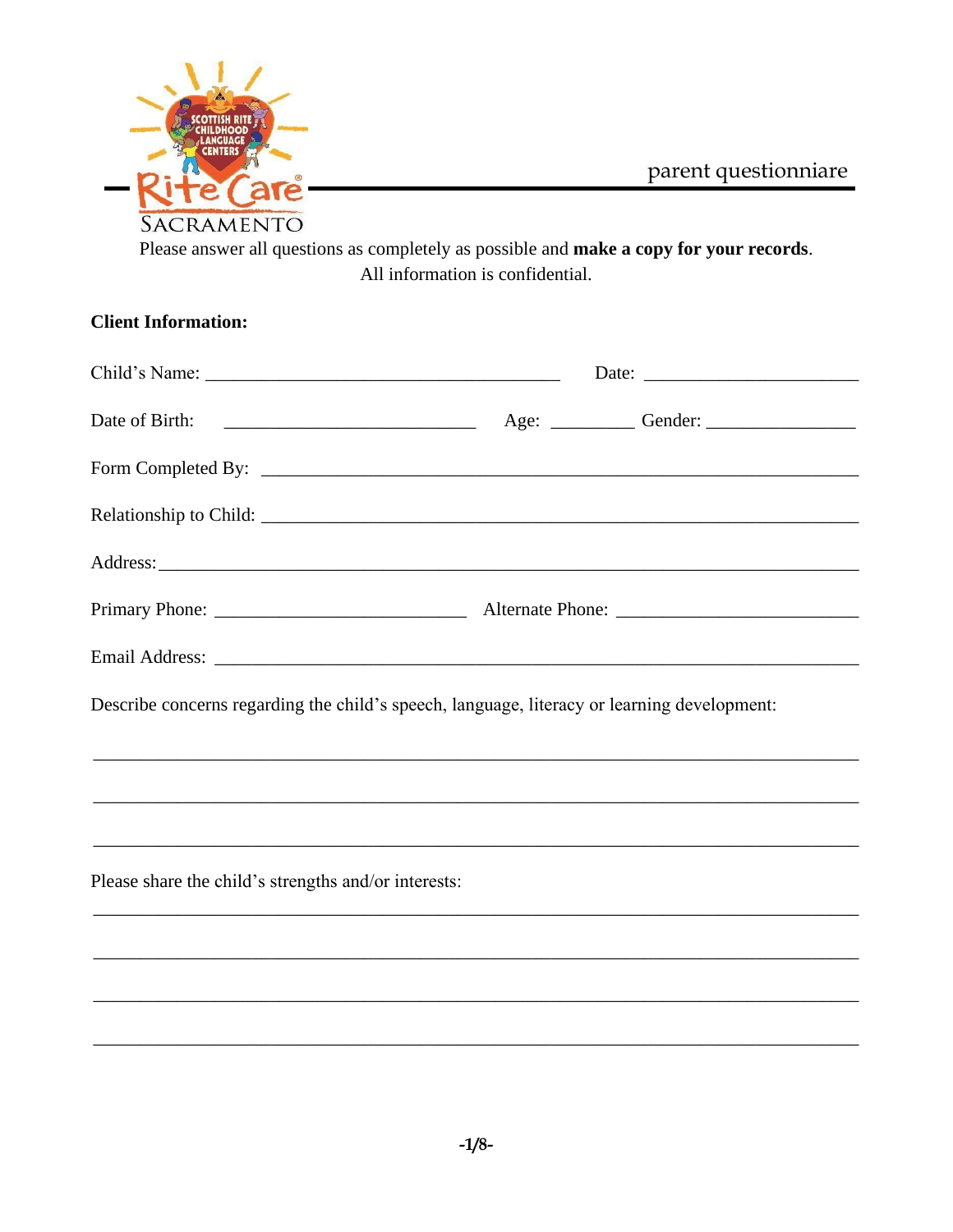## **Family Information:**

|    | Home Phone:                                              |     |                                                                                   |                   |
|----|----------------------------------------------------------|-----|-----------------------------------------------------------------------------------|-------------------|
|    | Employer:                                                |     |                                                                                   |                   |
|    |                                                          |     |                                                                                   |                   |
|    |                                                          |     |                                                                                   |                   |
|    |                                                          |     |                                                                                   |                   |
|    |                                                          |     |                                                                                   |                   |
|    |                                                          |     |                                                                                   |                   |
|    |                                                          |     |                                                                                   |                   |
|    | Child lives with:                                        |     |                                                                                   |                   |
|    | <b>Birth Parents</b>                                     |     | <b>Foster Parents</b>                                                             | <b>One Parent</b> |
|    | <b>Adoptive Parents</b>                                  |     | Parent and Stepparent                                                             | Other             |
|    | Describe custody if necessary:                           |     |                                                                                   |                   |
|    |                                                          |     |                                                                                   |                   |
|    |                                                          |     |                                                                                   |                   |
|    |                                                          |     |                                                                                   |                   |
|    |                                                          |     |                                                                                   |                   |
|    | Other children/ extended family living in the household: |     |                                                                                   |                   |
|    | Name                                                     | Age | Relationship                                                                      | Grade             |
|    |                                                          |     |                                                                                   |                   |
| 1. |                                                          |     |                                                                                   |                   |
| 2. |                                                          |     |                                                                                   |                   |
| 3. |                                                          |     |                                                                                   |                   |
| 4. |                                                          |     |                                                                                   |                   |
|    |                                                          |     |                                                                                   |                   |
|    |                                                          |     | Please note any family history of the following (immediate or extended family)?   |                   |
|    | Speech/Language Delays                                   |     | Reading difficulty/Dyslexia                                                       | <b>ADD</b>        |
|    | Learning Difficulties                                    |     | <b>Hearing Loss</b>                                                               | Other             |
|    | Is there a second language spoken in the home? Yes / No  |     | If yes, which $language(s)$ ?                                                     |                   |
|    |                                                          |     | Which language does the child prefer to speak at home? __________________________ |                   |
|    |                                                          |     |                                                                                   |                   |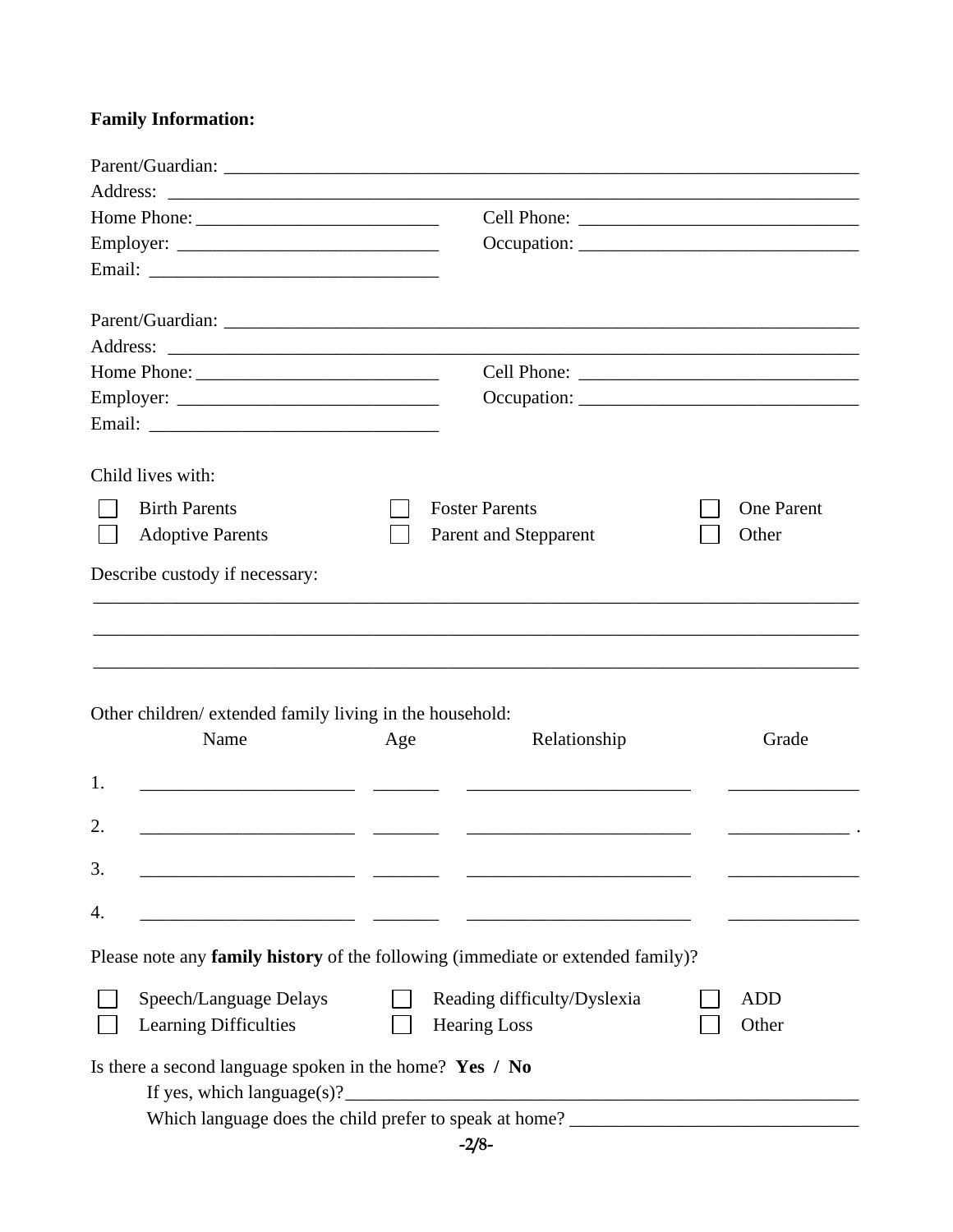## **Birth & Medical History:**

| Any illnesses or accidents during pregnancy? Yes / No (If yes, please explain)                                                                                          |
|-------------------------------------------------------------------------------------------------------------------------------------------------------------------------|
| Length of Pregnancy: _____________ Duration of Labor: ___________ Birthweight: ____________________<br>Was delivery considered normal? Yes / No (If no, please explain) |
|                                                                                                                                                                         |
| Please note any conditions/complications shortly after birth.<br>Jaundice<br>Low Apgar scores<br>Drug additions<br>NICU stay                                            |
| Does the child have any pertinent medical history or diagnosis? Yes / No<br>If yes, please mark and explain<br>Genetic disorder<br><u> </u><br>Seizures<br>Diabetes     |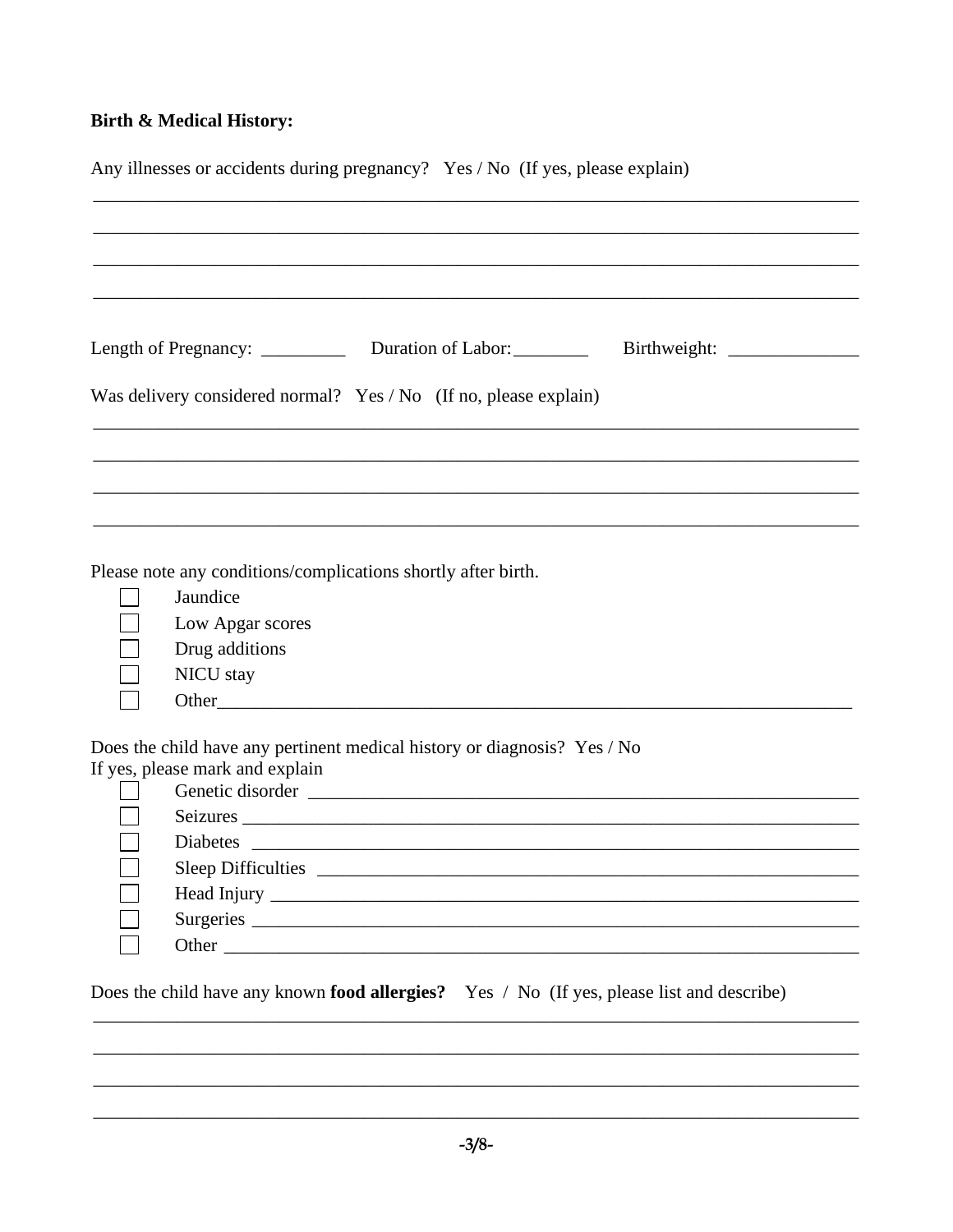| Is the child taking any medications? Yes $\land$ No (If yes, please list) |  |
|---------------------------------------------------------------------------|--|
|---------------------------------------------------------------------------|--|

## **Hearing:**

| Does the child have a history of ear infections? Yes / No                                              |
|--------------------------------------------------------------------------------------------------------|
| If yes, approximately how many _____________________, and what ages ______________.                    |
| PE Tubes? Yes / No                                                                                     |
| Has the child had his/her tonsils and adenoids removed? Yes / No                                       |
| Has the child's hearing ever been tested? Yes / No<br>If yes:<br>Results of Testing: Normal / Abnormal |
| <b>Feeding &amp; Oral Development:</b>                                                                 |
| Did the child have any feeding problems early in life? Yes / No (If yes, please describe)              |
|                                                                                                        |
|                                                                                                        |
| If the child was bottle fed, at what age did he/she stop using bottle?                                 |
| Is the child able to drink from a straw? Yes / No                                                      |
| Did the child drool past 2 years of age? Yes / No                                                      |
| Is the child a picky eater or are there any foods child refuses to eat? Yes / No                       |
| Does the child suck his/her thumb or use a pacifier? Yes / No                                          |
| Does the child have any food allergies or on a restricted diet? Yes / No (If yes, please explain)      |

\_\_\_\_\_\_\_\_\_\_\_\_\_\_\_\_\_\_\_\_\_\_\_\_\_\_\_\_\_\_\_\_\_\_\_\_\_\_\_\_\_\_\_\_\_\_\_\_\_\_\_\_\_\_\_\_\_\_\_\_\_\_\_\_\_\_\_\_\_\_\_\_\_\_\_\_\_\_\_\_\_\_

\_\_\_\_\_\_\_\_\_\_\_\_\_\_\_\_\_\_\_\_\_\_\_\_\_\_\_\_\_\_\_\_\_\_\_\_\_\_\_\_\_\_\_\_\_\_\_\_\_\_\_\_\_\_\_\_\_\_\_\_\_\_\_\_\_\_\_\_\_\_\_\_\_\_\_\_\_\_\_\_\_\_

\_\_\_\_\_\_\_\_\_\_\_\_\_\_\_\_\_\_\_\_\_\_\_\_\_\_\_\_\_\_\_\_\_\_\_\_\_\_\_\_\_\_\_\_\_\_\_\_\_\_\_\_\_\_\_\_\_\_\_\_\_\_\_\_\_\_\_\_\_\_\_\_\_\_\_\_\_\_\_\_\_\_

\_\_\_\_\_\_\_\_\_\_\_\_\_\_\_\_\_\_\_\_\_\_\_\_\_\_\_\_\_\_\_\_\_\_\_\_\_\_\_\_\_\_\_\_\_\_\_\_\_\_\_\_\_\_\_\_\_\_\_\_\_\_\_\_\_\_\_\_\_\_\_\_\_\_\_\_\_\_\_\_\_\_

\_\_\_\_\_\_\_\_\_\_\_\_\_\_\_\_\_\_\_\_\_\_\_\_\_\_\_\_\_\_\_\_\_\_\_\_\_\_\_\_\_\_\_\_\_\_\_\_\_\_\_\_\_\_\_\_\_\_\_\_\_\_\_\_\_\_\_\_\_\_\_\_\_\_\_\_\_\_\_\_\_\_

\_\_\_\_\_\_\_\_\_\_\_\_\_\_\_\_\_\_\_\_\_\_\_\_\_\_\_\_\_\_\_\_\_\_\_\_\_\_\_\_\_\_\_\_\_\_\_\_\_\_\_\_\_\_\_\_\_\_\_\_\_\_\_\_\_\_\_\_\_\_\_\_\_\_\_\_\_\_\_\_\_\_

\_\_\_\_\_\_\_\_\_\_\_\_\_\_\_\_\_\_\_\_\_\_\_\_\_\_\_\_\_\_\_\_\_\_\_\_\_\_\_\_\_\_\_\_\_\_\_\_\_\_\_\_\_\_\_\_\_\_\_\_\_\_\_\_\_\_\_\_\_\_\_\_\_\_\_\_\_\_\_\_\_\_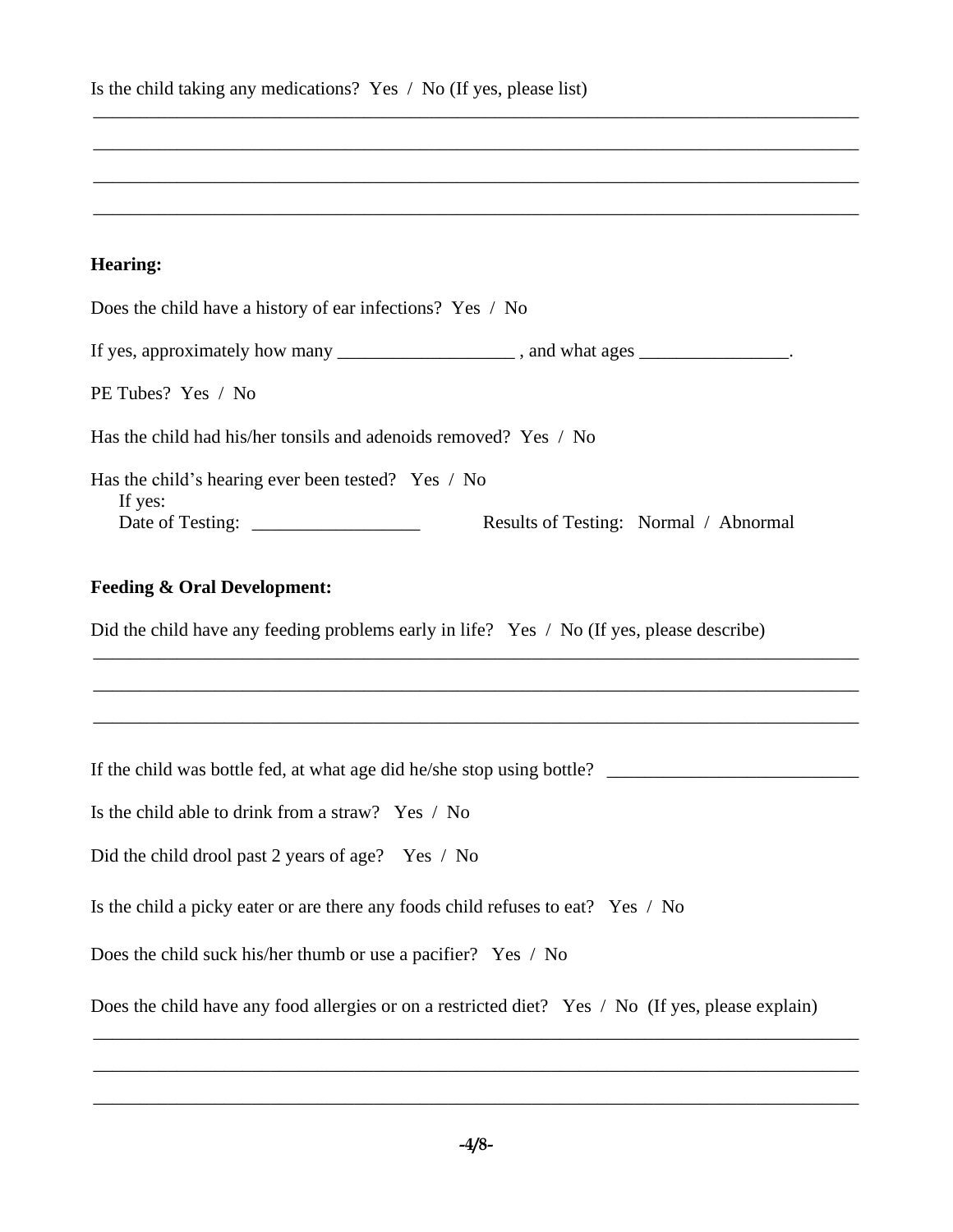### **Developmental Milestones:**

At what age did the child acquire each developmental milestone? N/A if not yet completed.

| <b>Language Skills</b>          | Age | Comments |
|---------------------------------|-----|----------|
| Coo & Babble, "bababa"          |     |          |
| <b>First Words</b>              |     |          |
| Combine 2-3 words, "more juice" |     |          |
| Used 2-3 word sentences         |     |          |
| <b>Asked Questions</b>          |     |          |
| <b>Gross Motor</b>              | Age | Comments |
| Sit independently               |     |          |
| Crawl                           |     |          |
| Walk                            |     |          |
| Pedal tricycle                  |     |          |
| <b>Fine Motor</b>               | Age | Comments |
| Independently get dressed       |     |          |
| <b>Trace Shapes</b>             |     |          |
| Write her/his name              |     |          |
| Cut along lines with scissors   |     |          |

Do you feel the child is well coordinated? Yes / No Explain:

| What is the child's dominant hand:                | Right | Left | Undetermined                                       |  |
|---------------------------------------------------|-------|------|----------------------------------------------------|--|
| Does the child use 3-finger pencil grip? Yes / No |       |      |                                                    |  |
| Is the child toilet trained? Yes / No             |       |      | If yes, at what age was your child toilet trained? |  |

\_\_\_\_\_\_\_\_\_\_\_\_\_\_\_\_\_\_\_\_\_\_\_\_\_\_\_\_\_\_\_\_\_\_\_\_\_\_\_\_\_\_\_\_\_\_\_\_\_\_\_\_\_\_\_\_\_\_\_\_\_\_\_\_\_\_\_\_\_\_\_\_\_\_\_\_\_\_\_\_\_\_

\_\_\_\_\_\_\_\_\_\_\_\_\_\_\_\_\_\_\_\_\_\_\_\_\_\_\_\_\_\_\_\_\_\_\_\_\_\_\_\_\_\_\_\_\_\_\_\_\_\_\_\_\_\_\_\_\_\_\_\_\_\_\_\_\_\_\_\_\_\_\_\_\_\_\_\_\_\_\_\_\_\_

\_\_\_\_\_\_\_\_\_\_\_\_\_\_\_\_\_\_\_\_\_\_\_\_\_\_\_\_\_\_\_\_\_\_\_\_\_\_\_\_\_\_\_\_\_\_\_\_\_\_\_\_\_\_\_\_\_\_\_\_\_\_\_\_\_\_\_\_\_\_\_\_\_\_\_\_\_\_\_\_\_\_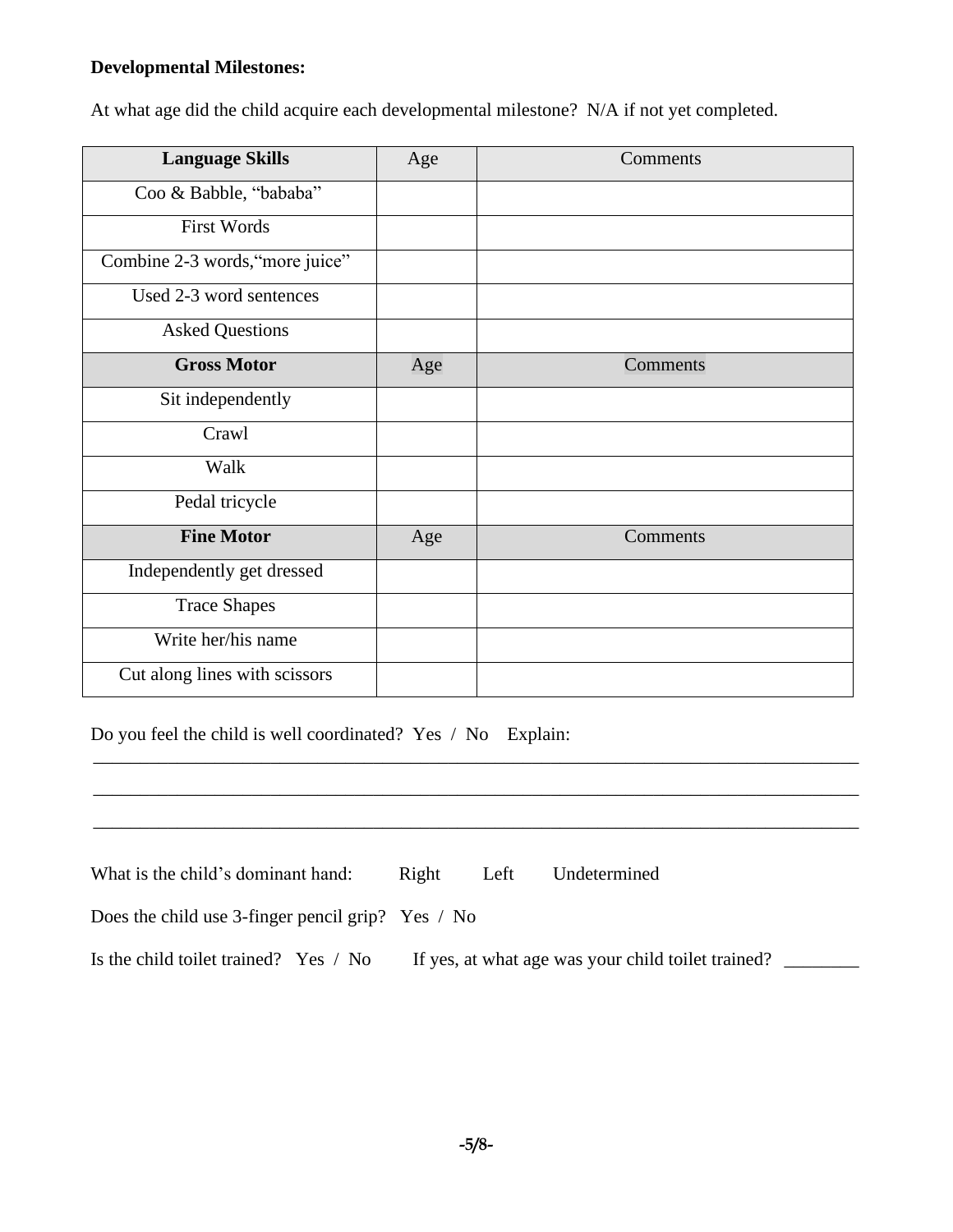# **Play & Social Skills:**

The child has **noted difficulty** with the following (please check all that apply):

| Turn taking<br>Anxiety<br>Attention   | Greeting people when arriving or leaving<br>Engaging in eye contact<br>Maintaining conversation<br>Recalling or telling about everyday events<br>Answering questions<br>Following one/two-step directions<br>Transitioning from one activity to another<br>Behavior challenges |
|---------------------------------------|--------------------------------------------------------------------------------------------------------------------------------------------------------------------------------------------------------------------------------------------------------------------------------|
| <b>Speech &amp; Language History:</b> |                                                                                                                                                                                                                                                                                |
|                                       | What is the child's primary way of communicating?                                                                                                                                                                                                                              |
| Eye contact                           | Words<br>Sign Language<br>$\vert$ Gestures<br>Jargon<br>Sentences                                                                                                                                                                                                              |
|                                       | Does the child have difficulty formulating sounds or words? Yes / No (If yes, please explain)                                                                                                                                                                                  |
|                                       |                                                                                                                                                                                                                                                                                |
|                                       |                                                                                                                                                                                                                                                                                |
| explain)                              | Does the child appear to have age-appropriate grammar/sentence structure? Yes / No (If no, please                                                                                                                                                                              |
|                                       |                                                                                                                                                                                                                                                                                |
|                                       | To family<br>Is the child's speech understandable?<br>To friends<br>To you                                                                                                                                                                                                     |
|                                       | Does the child appear to understand what you say (directions, questions)? Yes / No                                                                                                                                                                                             |
|                                       | Please give an estimate of how many words are in the child's vocabulary:                                                                                                                                                                                                       |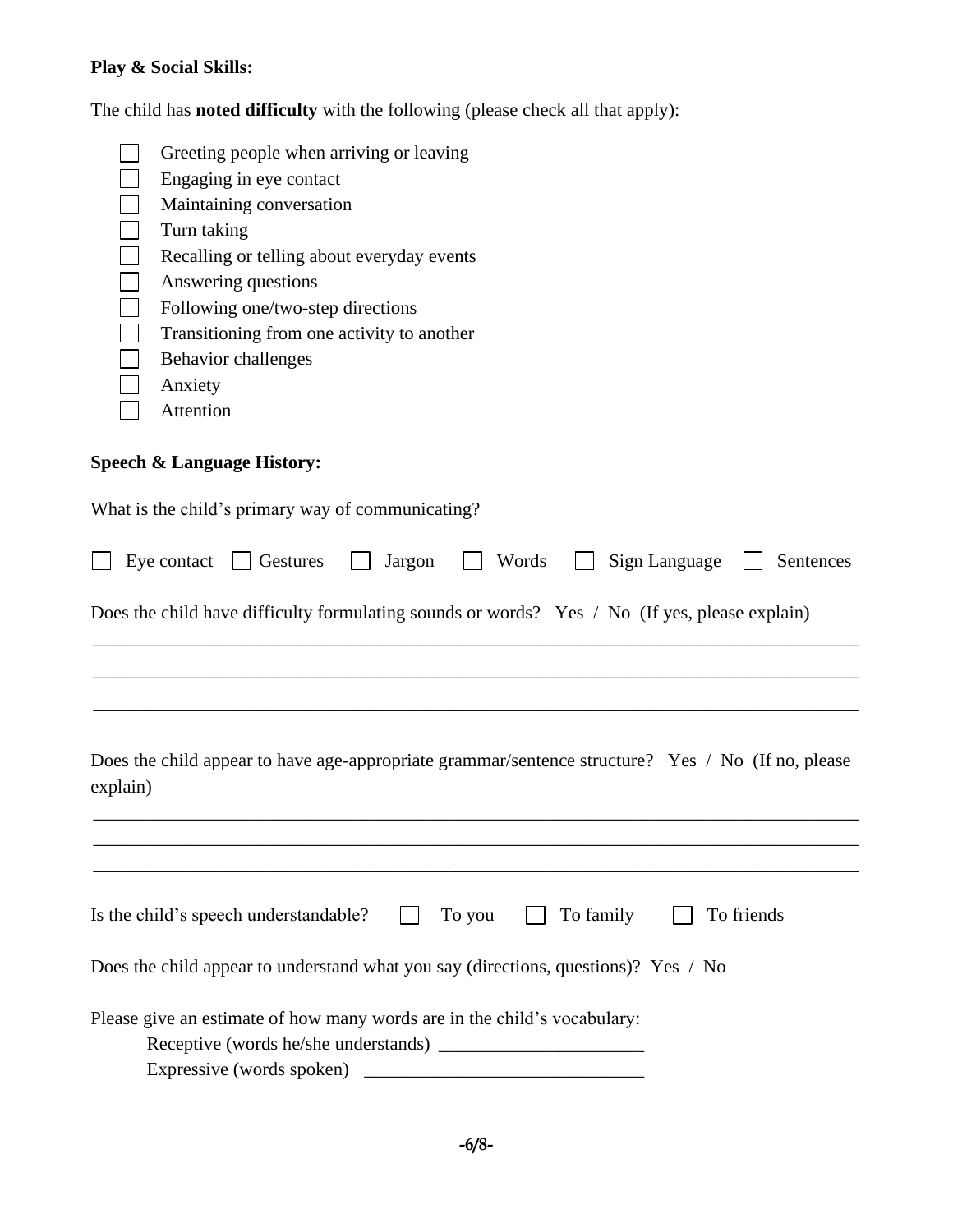| Is the child aware of, or frustrated by, any speech-language-literacy difficulties? Yes / No |  |  |
|----------------------------------------------------------------------------------------------|--|--|
| (If yes, please describe)                                                                    |  |  |

\_\_\_\_\_\_\_\_\_\_\_\_\_\_\_\_\_\_\_\_\_\_\_\_\_\_\_\_\_\_\_\_\_\_\_\_\_\_\_\_\_\_\_\_\_\_\_\_\_\_\_\_\_\_\_\_\_\_\_\_\_\_\_\_\_\_\_\_\_\_\_\_\_\_\_\_\_\_\_\_\_\_

| Do you and your spouse agree on the problem and how it should be handled? Yes / No<br>Please explain:                                         |                        |
|-----------------------------------------------------------------------------------------------------------------------------------------------|------------------------|
|                                                                                                                                               |                        |
| <b>School &amp; Daycare Information:</b>                                                                                                      |                        |
| Does the child attend daycare? Yes / No                                                                                                       |                        |
|                                                                                                                                               |                        |
| Does the child attend preschool? Yes / No                                                                                                     |                        |
|                                                                                                                                               | Grade: $\qquad \qquad$ |
|                                                                                                                                               |                        |
| Is the child receiving services under an Individual Education Plan (IEP) or 504 Plan?<br>N <sub>o</sub><br>Yes                                |                        |
| If yes, please attach a copy to this questionnaire.                                                                                           |                        |
| Has a psycho-educational assessment been completed by a Psychologist?<br>N <sub>o</sub><br>Yes, through the school district<br>Yes, privately |                        |
| If yes, please attach a copy to this questionnaire                                                                                            |                        |